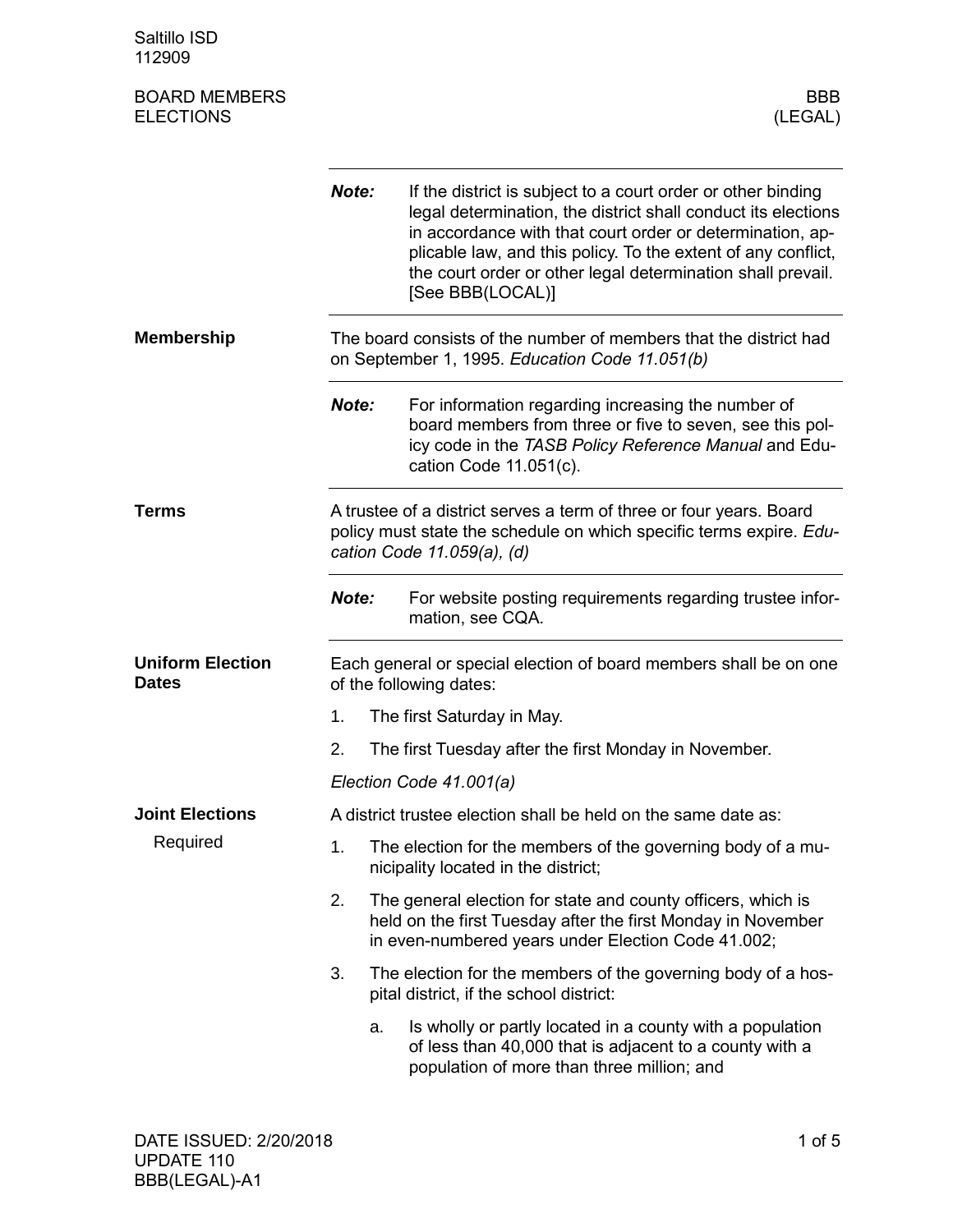## BOARD MEMBERS BOARD MEMBERS (LEGAL) **ELECTIONS**

|                                                                          | b.<br>tal district before May 2007; or                                                                                                                                                                                                                                                                                                                                                                                              | Held its election for board members jointly with the elec-<br>tion for the members of the governing body of the hospi-                      |  |  |  |
|--------------------------------------------------------------------------|-------------------------------------------------------------------------------------------------------------------------------------------------------------------------------------------------------------------------------------------------------------------------------------------------------------------------------------------------------------------------------------------------------------------------------------|---------------------------------------------------------------------------------------------------------------------------------------------|--|--|--|
|                                                                          | 4.<br>wholly or partly located.                                                                                                                                                                                                                                                                                                                                                                                                     | The election for the members of the governing board of a<br>public junior college district in which the school district is                  |  |  |  |
|                                                                          | Elections held on the same date as provided above shall be held<br>as a joint election under Election Code Chapter 271, and the voters<br>shall be served by common polling places consistent with Election<br>Code 271.003(b).                                                                                                                                                                                                     |                                                                                                                                             |  |  |  |
|                                                                          | Education Code $11.0581(a)$ -(c)                                                                                                                                                                                                                                                                                                                                                                                                    |                                                                                                                                             |  |  |  |
|                                                                          | A board may enter into an agreement with another political subdivi-<br>sion holding an election on the same day in all or part of the same<br>county to hold the elections jointly. The terms of a joint election<br>agreement must be stated in an order, resolution, or other official<br>action adopted by the board. Election Code 271.002                                                                                      |                                                                                                                                             |  |  |  |
| <b>Methods of</b><br><b>Election-Options</b><br><b>Position or Place</b> | The positions on the board shall be designated by number in any<br>district in which the board by resolution orders that all candidates<br>board and that all candidates be designated on the official ballot<br>tion.                                                                                                                                                                                                              | for trustee be voted on and elected separately for positions on the<br>according to the number of the positions for which they seek elec-   |  |  |  |
|                                                                          | Not later than the 60th day before the date of an election, the<br>board must make the resolution and number the positions on the<br>the board nor their successors may rescind the action.                                                                                                                                                                                                                                         | board in the order in which the terms of office expire. Once a board<br>has ordered the election of trustees by numbered positions, neither |  |  |  |
|                                                                          | Education Code $11.058(c)$ –(f)                                                                                                                                                                                                                                                                                                                                                                                                     |                                                                                                                                             |  |  |  |
| Single-Member<br><b>Districts</b><br>On Board's<br><b>Motion</b>         | that trustees of the district are to be elected from single-member<br>districts or that not fewer than 70 percent of the members of the<br>board are to be elected from single-member districts with the re-<br>maining board members to be elected from the district at large.                                                                                                                                                     | Except as provided below, the board, on its own motion, may order                                                                           |  |  |  |
|                                                                          | If a majority of the area of a district is located in a county with a<br>population of less than 10,000, a board, on its own motion, may or-<br>der that trustees of the district are to be elected from single-mem-<br>ber districts or that not fewer than 50 percent of the members of<br>the board are to be elected from single-member districts with the<br>remaining board members to be elected from the district at large. |                                                                                                                                             |  |  |  |
|                                                                          | Before adopting an order, a board must:                                                                                                                                                                                                                                                                                                                                                                                             |                                                                                                                                             |  |  |  |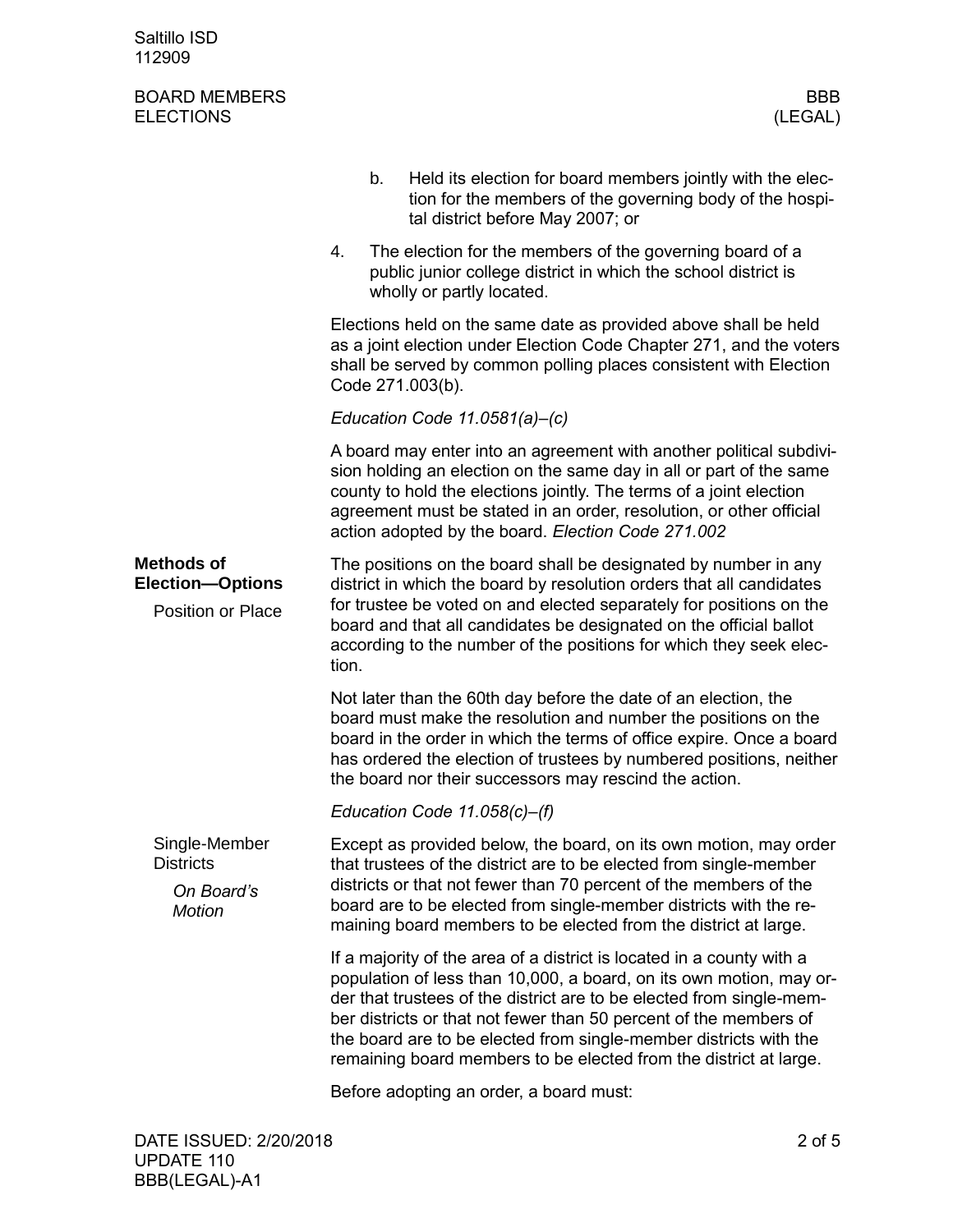| Saltillo ISD |  |
|--------------|--|
| 112909       |  |

## BOARD MEMBERS BOARD MEMBERS (LEGAL) **ELECTIONS**

|                                               | 1.                                                                                                                                                                                                                                                                                                                                                                                                                                                                                                                                                                                                                                                                                                                                                                                                                                                                                         | Hold a public hearing at which registered voters of a district<br>are given an opportunity to comment on whether or not they<br>favor the election of trustees in the manner proposed by the<br>board; and                                                                                                                                                                                                                                                                                                                                                                                                                                                                                                                                                                                                                                                                                                                                                                                                         |  |  |  |
|-----------------------------------------------|--------------------------------------------------------------------------------------------------------------------------------------------------------------------------------------------------------------------------------------------------------------------------------------------------------------------------------------------------------------------------------------------------------------------------------------------------------------------------------------------------------------------------------------------------------------------------------------------------------------------------------------------------------------------------------------------------------------------------------------------------------------------------------------------------------------------------------------------------------------------------------------------|--------------------------------------------------------------------------------------------------------------------------------------------------------------------------------------------------------------------------------------------------------------------------------------------------------------------------------------------------------------------------------------------------------------------------------------------------------------------------------------------------------------------------------------------------------------------------------------------------------------------------------------------------------------------------------------------------------------------------------------------------------------------------------------------------------------------------------------------------------------------------------------------------------------------------------------------------------------------------------------------------------------------|--|--|--|
|                                               | 2.                                                                                                                                                                                                                                                                                                                                                                                                                                                                                                                                                                                                                                                                                                                                                                                                                                                                                         | Publish notice of the hearing in a newspaper that has general<br>circulation in the district, not later than the seventh day before<br>the date of the hearing.                                                                                                                                                                                                                                                                                                                                                                                                                                                                                                                                                                                                                                                                                                                                                                                                                                                    |  |  |  |
|                                               | An order adopted by the board must be entered not later than the<br>120th day before the date of the first election at which all or some<br>of the trustees are elected from single-member districts authorized<br>by the order.                                                                                                                                                                                                                                                                                                                                                                                                                                                                                                                                                                                                                                                           |                                                                                                                                                                                                                                                                                                                                                                                                                                                                                                                                                                                                                                                                                                                                                                                                                                                                                                                                                                                                                    |  |  |  |
|                                               | Education Code 11.052(a)-(d)                                                                                                                                                                                                                                                                                                                                                                                                                                                                                                                                                                                                                                                                                                                                                                                                                                                               |                                                                                                                                                                                                                                                                                                                                                                                                                                                                                                                                                                                                                                                                                                                                                                                                                                                                                                                                                                                                                    |  |  |  |
| <b>By Voter Petition</b>                      |                                                                                                                                                                                                                                                                                                                                                                                                                                                                                                                                                                                                                                                                                                                                                                                                                                                                                            | If at least 15 percent or 15,000 of the registered voters of the dis-<br>trict, whichever is less, sign and present to the board a petition re-<br>questing submission to the voters of the proposition that trustees<br>be elected in a specific manner, which must be generally described<br>on the petition and which must be a manner of election the board<br>could have ordered on its own motion, the board shall order that<br>the appropriate proposition be placed on the ballot at the first regu-<br>lar election of trustees held after the 120th day after the date the<br>petition is submitted to the board. The proposition must specify the<br>number of trustees to be elected from single-member districts. Be-<br>ginning with the first regular election of trustees held after an elec-<br>tion at which a majority of the registered voters voting approve the<br>proposition, trustees shall be elected in the manner prescribed by<br>the approved proposition. Education Code 11.052(e) |  |  |  |
| <b>Board Member</b><br><b>Districts</b>       | If single-member districts are adopted or approved by either<br>method described above, the board shall divide the district into the<br>appropriate number of trustee districts, based on the number of<br>members that are to be elected from single-member districts, and<br>shall number each trustee district. The trustee districts must be<br>compact and contiguous and must be as nearly as practicable of<br>equal population. In a district with 150,000 or more students in av-<br>erage daily attendance, the boundary of a trustee district shall not<br>cross a county election precinct boundary except at a point at<br>which the district boundary crosses the county election precinct<br>boundary. Trustee districts must be drawn not later than the 90th<br>day before the date of the first election of trustees from those dis-<br>tricts. Education Code 11.052(f) |                                                                                                                                                                                                                                                                                                                                                                                                                                                                                                                                                                                                                                                                                                                                                                                                                                                                                                                                                                                                                    |  |  |  |
| <b>Residency for</b><br><b>First Election</b> |                                                                                                                                                                                                                                                                                                                                                                                                                                                                                                                                                                                                                                                                                                                                                                                                                                                                                            | Residents of each trustee district are entitled to elect one trustee to<br>the board. A trustee elected to represent a trustee district at the                                                                                                                                                                                                                                                                                                                                                                                                                                                                                                                                                                                                                                                                                                                                                                                                                                                                     |  |  |  |

first election of members must be a resident of the district the trus-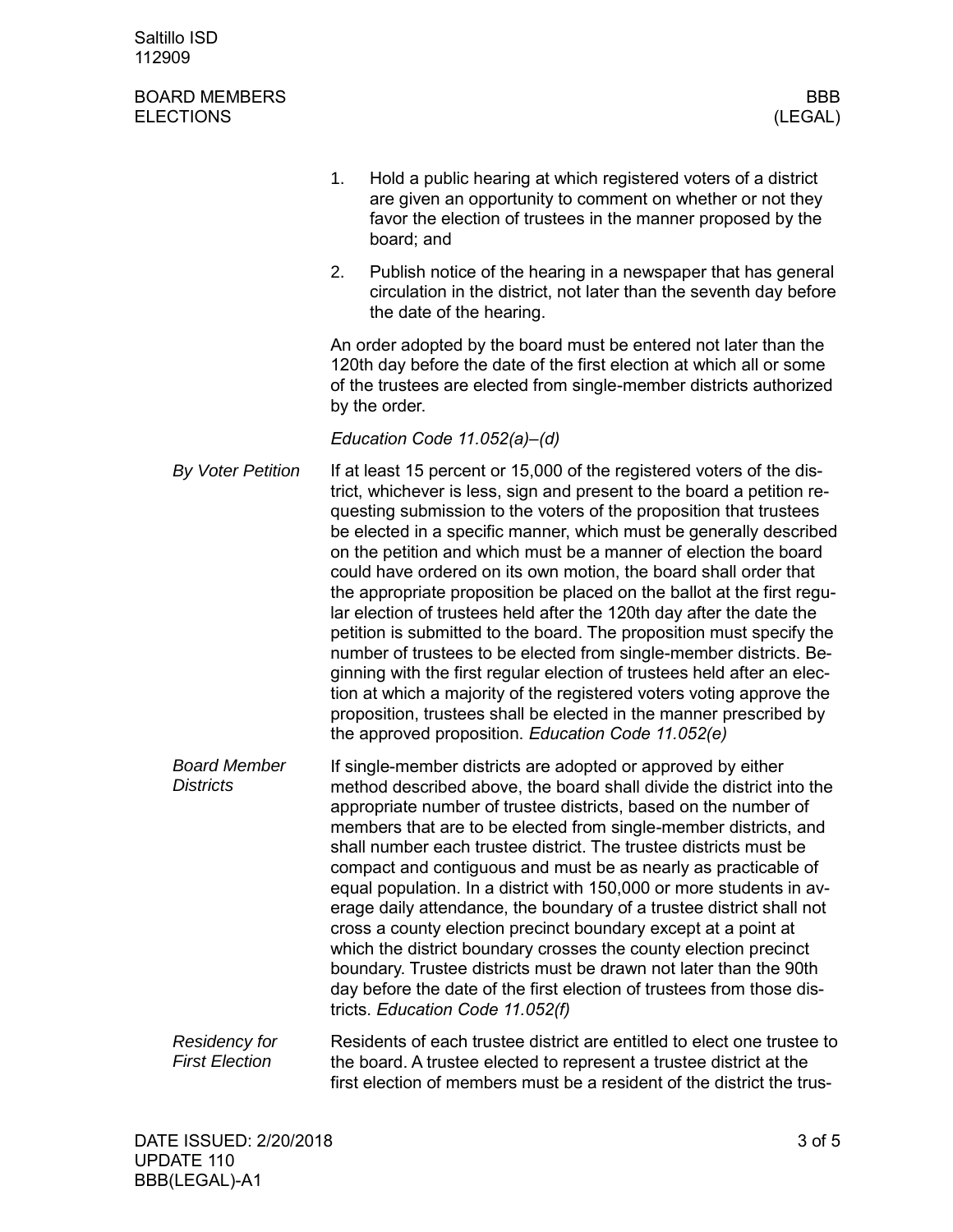| Saltillo ISD<br>112909                                   |                                                                                                                                                                                                                                                                                                                                                                                                                                                                                                                                                                                                                                                 |                                                                                                                                                                                                                                                                                                                                                                                                                                    |
|----------------------------------------------------------|-------------------------------------------------------------------------------------------------------------------------------------------------------------------------------------------------------------------------------------------------------------------------------------------------------------------------------------------------------------------------------------------------------------------------------------------------------------------------------------------------------------------------------------------------------------------------------------------------------------------------------------------------|------------------------------------------------------------------------------------------------------------------------------------------------------------------------------------------------------------------------------------------------------------------------------------------------------------------------------------------------------------------------------------------------------------------------------------|
| <b>BOARD MEMBERS</b><br><b>ELECTIONS</b>                 |                                                                                                                                                                                                                                                                                                                                                                                                                                                                                                                                                                                                                                                 | BBB<br>(LEGAL)                                                                                                                                                                                                                                                                                                                                                                                                                     |
|                                                          | 11.052(g)                                                                                                                                                                                                                                                                                                                                                                                                                                                                                                                                                                                                                                       | tee represents not later than the 90th day after the date election re-<br>turns are canvassed, or the 60th day after the date of a final judg-<br>ment in an election contest filed concerning that trustee district. A<br>trustee vacates the office if the trustee fails to move into the district<br>the trustee represents within the time provided. [For more infor-<br>mation on residency, see BBA and BBC.] Education Code |
| Number and<br>Term                                       |                                                                                                                                                                                                                                                                                                                                                                                                                                                                                                                                                                                                                                                 | At the first election at which some or all of the trustees are elected<br>from single-member trustee districts and after each redistricting, all<br>positions on a board shall be filled. The trustees then elected shall<br>draw lots for staggered terms as provided by Education Code<br>11.059 (terms). Education Code 11.052(h)                                                                                               |
| Phase-in Option                                          | The board of a district that adopts a redistricting plan may provide<br>for the trustees in office when the plan is adopted or the district is<br>redistricted to serve for the remainder of their terms in accordance<br>with this provision. The trustee district and any at-large positions<br>provided by the district's plan shall be filled as the staggered terms<br>of trustees then in office expire. Not later than the 90th day before<br>the date of the first election from trustee districts and after each re-<br>districting, a board shall determine the order in which the positions<br>will be filled. Education Code 11.053 |                                                                                                                                                                                                                                                                                                                                                                                                                                    |
| <b>Boundary Change</b><br><b>Notice</b>                  |                                                                                                                                                                                                                                                                                                                                                                                                                                                                                                                                                                                                                                                 | A district that changes its boundaries or the boundaries of districts<br>used to elect members to the board shall not later than the 30th<br>day after the date the change is adopted:                                                                                                                                                                                                                                             |
|                                                          | 1.                                                                                                                                                                                                                                                                                                                                                                                                                                                                                                                                                                                                                                              | Notify the voter registrar of the county in which the area sub-<br>ject to the boundary change is located of the adopted bound-<br>ary change; and                                                                                                                                                                                                                                                                                 |
|                                                          | 2.                                                                                                                                                                                                                                                                                                                                                                                                                                                                                                                                                                                                                                              | Provide the voter registrar with a map of an adopted boundary<br>change in a format that is compatible with the mapping format<br>used by the registrar's office.                                                                                                                                                                                                                                                                  |
|                                                          |                                                                                                                                                                                                                                                                                                                                                                                                                                                                                                                                                                                                                                                 | Election Code 42.0615                                                                                                                                                                                                                                                                                                                                                                                                              |
| <b>Methods of Voting-</b><br><b>Options</b><br>Plurality | Except as otherwise provided at Majority, below, to be elected to a<br>public office, a candidate elected at large by position must receive<br>more votes than any other candidate for the office. Education Code<br>11.057(a); Election Code 2.001                                                                                                                                                                                                                                                                                                                                                                                             |                                                                                                                                                                                                                                                                                                                                                                                                                                    |
|                                                          | Note:                                                                                                                                                                                                                                                                                                                                                                                                                                                                                                                                                                                                                                           | If the district adopts cumulative voting, the district's<br>method of election will no longer be at large by position.                                                                                                                                                                                                                                                                                                             |
| Cumulative                                               | The board of a district that elects its trustees at large by position<br>may order that elections for trustees be held using the cumulative                                                                                                                                                                                                                                                                                                                                                                                                                                                                                                     |                                                                                                                                                                                                                                                                                                                                                                                                                                    |